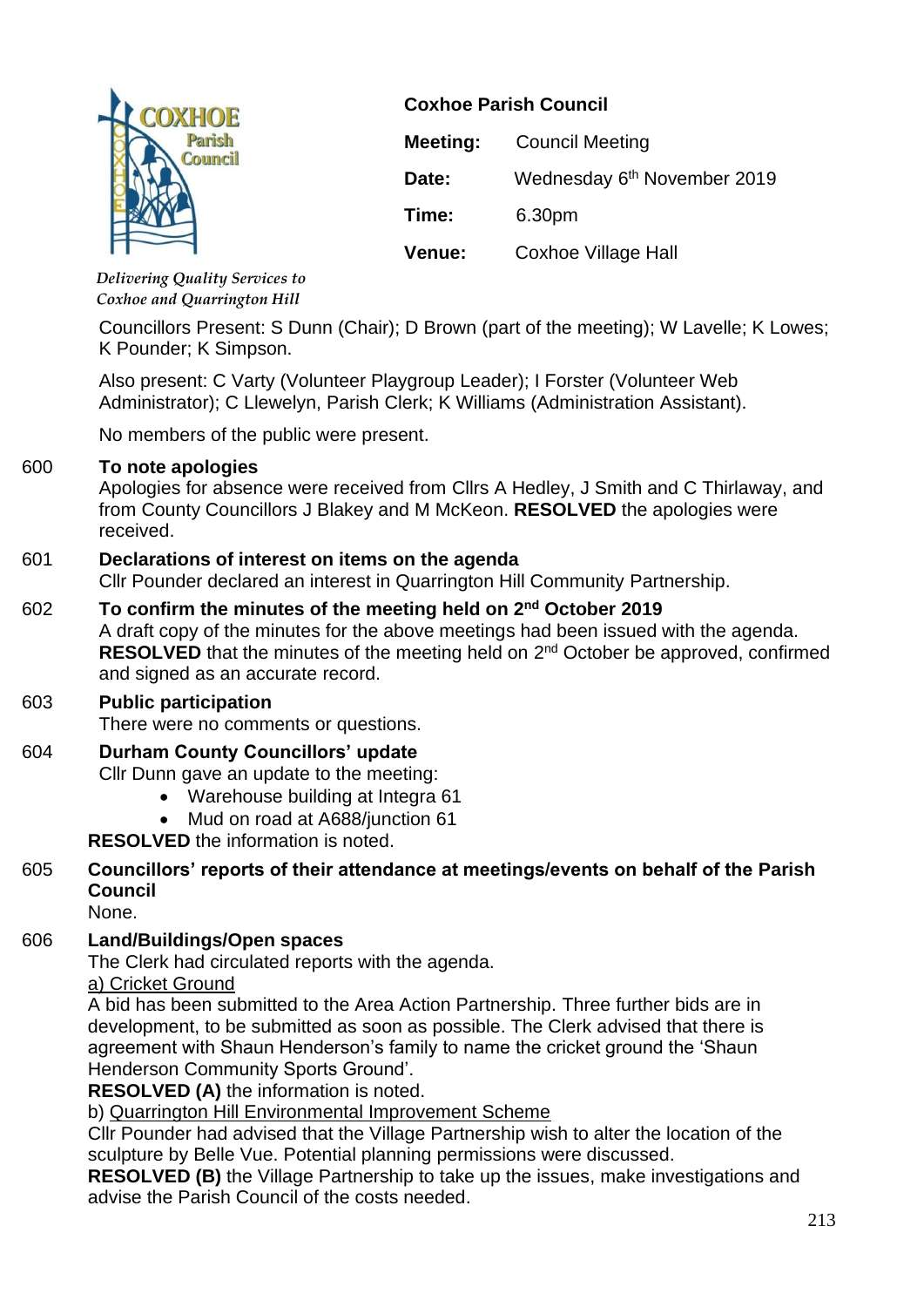c) Request for easement Lowfield Bungalow

The Clerk declared an interest in this item.

Cllr Dunn is still seeking advice from the County Council.

**RESOLVED (C)** the information is noted.

Cllr Brown joined the meeting at this point.

### d) Land adjacent Quarrington Hill Community Centre

The report circulated included the costs given by the County Council.

### The following were **RESOLVED:**

**(D)** the Parish Council would not take an interest in this land at the costs given.

**(E)** the Clerk to explore with the County Council disposal of this land to the Parish Council on asset transfer values potentially with overage provisions.

### e) Quarrington Hill Churchyard

Minutes of a public meeting and letters between the MP and the Parochial Church Council were circulated. Cllr Dunn said that an independent survey is to be conducted.

It was **RESOLVED (F)** the Clerk to request an update on the current situation and ongoing updates from the Parochial Church Council.

### f) Old School Site

A meeting had been held between representatives of the developer, Believe Housing and an adviser from Durham County Council. The developer and Believe Housing are to hold a further meeting to discuss options. Advice to ensure the Parish Council's interests are protected is still being sought.

### The following were **RESOLVED**:

**(G)** activity to date is endorsed.

**(H)** the Clerk, Chair and Vice Chair to continue efforts to get advice for the Parish Council. **(I)** authority is delegated to the Clerk, Chair and Vice Chair to continue explorations.

### g) Basic Cottages

The Clerk had declared an interest and withdrew from the meeting. The Administration Assistant took over minute taking for this item.

The report from Groundwork had been sent with the agenda. After many residents turning up for the initial meeting in June, only three residents were involved in the further consultations. The results showed that Option 1 was the preferred option; i.e. parking for residents of Basic Cottages

It was acknowledged by the Council that the Groundwork consultation had only considered one part of the area in question. A proposal was made to work and cooperate with Gem Café and the Paving Factory to find positive outcomes for everyone. It was resolved that the Council would explore the opportunity to work in partnership with the Paving Factory and perhaps look at interim measures to resolve current drainage issues. It was agreed that the Council would await the Paving Factory's response and reconsider from there. The following were **RESOLVED**:

**(J)** The report and results of the consultation were noted.

**(K)** The Council will consult with the Paving Factory before making any decisions.

**(L)** Delegation was given to the Chair and Vice Chair with the Administration Assistant to carry out tasks.

The Clerk returned to the meeting.

Under Standing Order 10a(vi) it was **RESOLVED (M)** to move forward agenda item 17b (Playgroup) to this point in the agenda.

# 607 **Playgroup**

Staff and volunteers were thanked for their efforts. A report had been circulated with the agenda. A meeting had been held to discuss the outcome of the consultation held and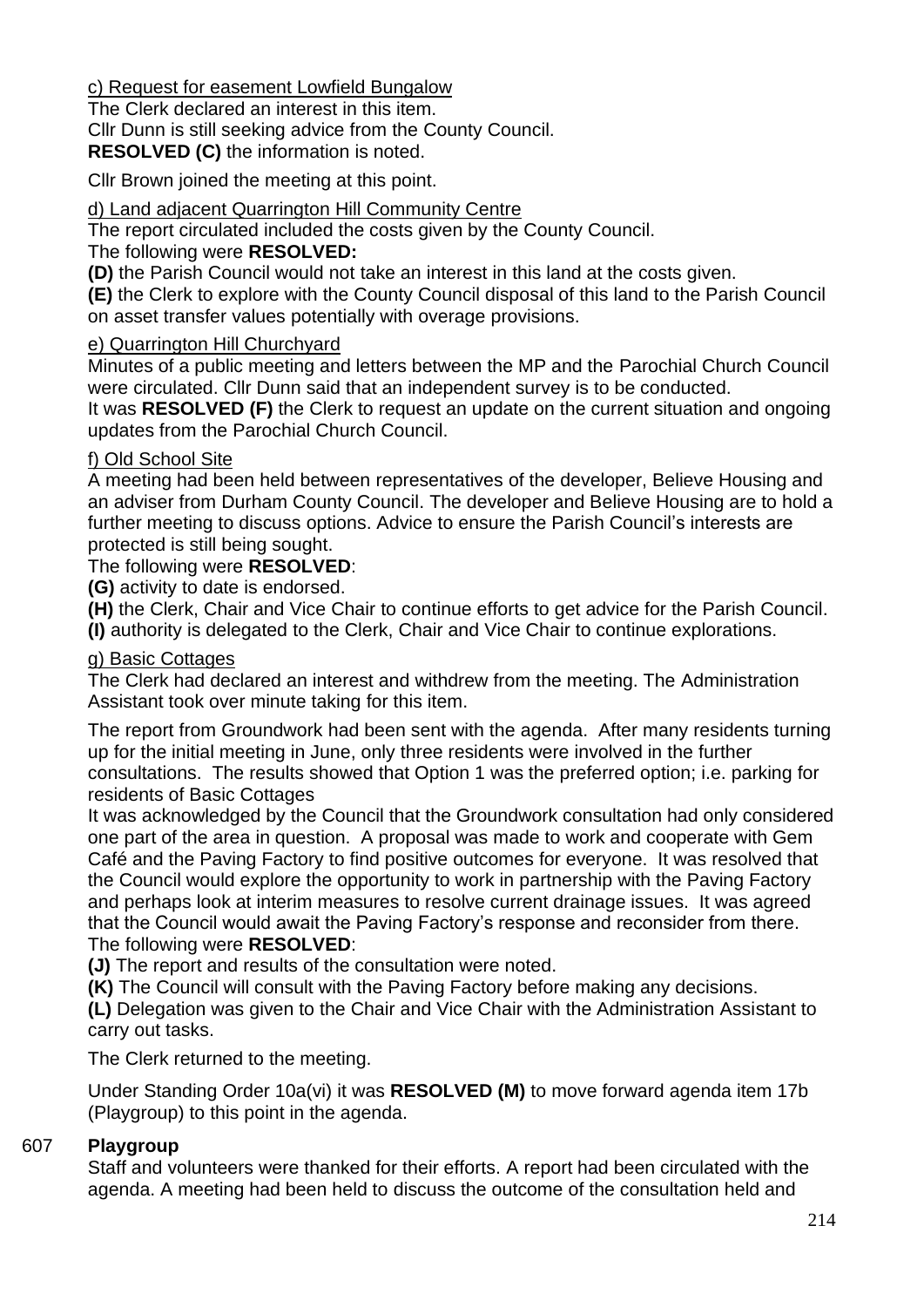ideas for the future of the playgroup. The following were **RESOLVED**:

**(A)** the report was noted.

**(B)** the recommendations of the report from the meeting were accepted.

**(C)** the playgroup will carry on, moving to Wednesdays from 10.00 to 11.30, with a charge of £1.50 per child.

**(D)** refreshments will be offered at 50p each; officers to buy lidded cups and refreshments. **(E)** Officers, Councillors and Volunteers to carry out publicity as detailed in the report

including a separate Facebook page for the playgroup if possible.

**(F)** a Christmas party will be held and authority is delegated to the Clerk to fund a small gift for children.

# 608 **Parking and traffic**

Quarrington Hill

Cllr Dunn said that the County Council's review of parking in the village has been delayed due to Purdah until after the election. It was **RESOLVED (A)** the information is noted. Cllr Pounder had sent a report. It was **RESOLVED (B)** Cllr Dunn to investigate weight limits on highways in Coxhoe and Quarrington Hill.

# 609 **FINANCIAL MATTERS**

Finance Report, Bank Reconciliation and Payment Schedule

The Clerk had circulated the Finance Report with the agenda. Bank statements were passed round.

**RESOLVED (A)** the bank balances to 25<sup>th</sup> October are noted.

Cllr Lowes declared an interest and did not take part in the following resolution on employee hours and costs.

**RESOLVED (B)** the employee hours and employer costs are noted.

The payments below were submitted for approval.

| N <sub>0</sub>          | Payee                                               | <b>Description</b>                          | <b>Amount</b> |  |  |
|-------------------------|-----------------------------------------------------|---------------------------------------------|---------------|--|--|
| $\mathbf{1}$            | <b>Staff</b>                                        | <b>Salaries</b>                             | £3764.85      |  |  |
| $\overline{2}$          | <b>NEST</b>                                         | Employer & Employees' Pension Contributions | £212.03       |  |  |
| $\mathbf{3}$            | <b>HMRC</b>                                         | <b>Employer Liabilities</b>                 | £638.26       |  |  |
| $\overline{\mathbf{4}}$ | Vodafone                                            | 3 x mobile phones                           | £74.00 $est$  |  |  |
| 5                       | <b>BT</b>                                           | Landline & internet                         | £50.64        |  |  |
| 6                       | Mastercopy                                          | <b>Remote Billing</b>                       | £48.86        |  |  |
| $\overline{7}$          | SE Landscaping                                      | <b>Grounds Maintenance Contract</b>         | £884.90       |  |  |
| 8                       | <b>ITC</b>                                          | Sophos internet Security for October        | £6.00 $est$   |  |  |
| 9                       | Viking                                              | Stamps and copier paper                     | £69.66        |  |  |
| <b>10</b>               | <b>Cooper Stott Solicitors</b>                      | <b>Legal Services</b>                       | £406.00       |  |  |
| 11                      | T&A Dixon                                           | Wages preparation for April $-$ Oct 2019    | £160.00       |  |  |
|                         | <b>Accountancy Services</b>                         |                                             |               |  |  |
| <b>12</b>               | <b>Thinford Nurseries</b>                           | Hanging basket watering Sept 19             | £1170.00      |  |  |
| 13                      | <b>Thinford Nurseries</b>                           | Refill street planters in Parish            | £534.00       |  |  |
|                         | $D0.088$ note prices are gross where $VAT$ enalises |                                             |               |  |  |

a) November Payments Due:

Please note prices are gross, where VAT applies.

b) Payments already made and brought to Council for noting:

| No | Payee                  | <b>Description</b>              | Amount  |
|----|------------------------|---------------------------------|---------|
|    | Post Office            | <b>Stamps</b>                   | £12.20  |
|    | Glowsticks             | Merchandise for fireworks event | £313.99 |
|    | <b>Premier Traffic</b> | Road closure on 5.11.19         | £500.40 |
|    | Management Ltd         |                                 |         |
|    | DCC                    | Licence for Fireworks           | £50.00  |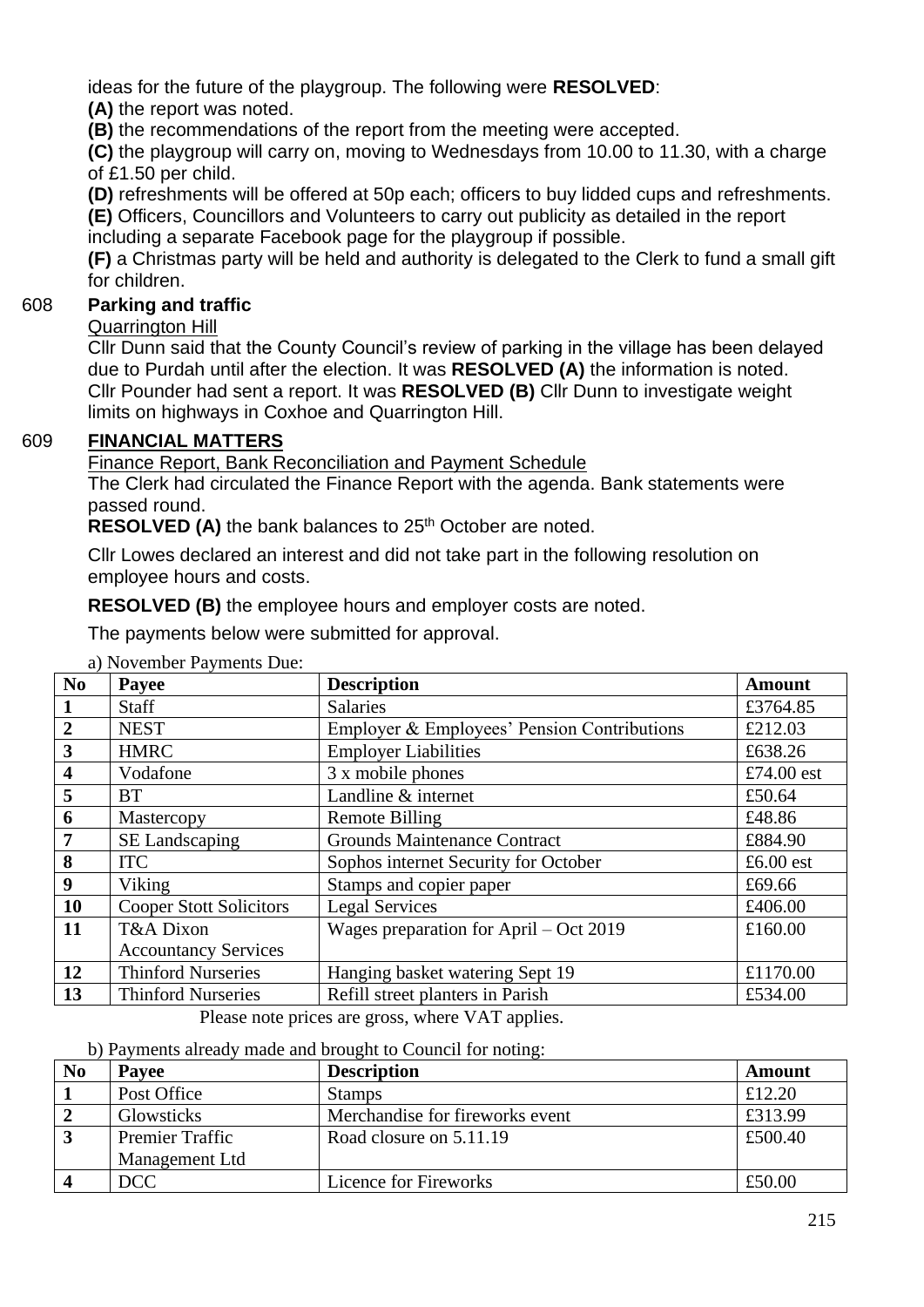|    | Campus Graphics | September Chronicle print                      | £485.00 |
|----|-----------------|------------------------------------------------|---------|
| -6 | Macmillan       | <b>Charity Donation</b>                        | £50.00  |
|    | Wave            | Quarrington Hill Allotments Water              | £11.68  |
| -8 | Mastercopy      | Scan function set up for Admin Asst            | £30.00  |
|    | ITC .           | Sophos internet Security for September, Laptop | £199.20 |
|    |                 | screen issue, one drive sync issue resolution  |         |
|    | <b>TESS</b>     | <b>Toilet Hire for Fireworks Event</b>         | £249.60 |

Please note prices are gross, where VAT applies.

#### c) Amendments to October 2019 Schedule: -

| No. on          | <b>Name</b>         | <b>Amount on last Schedule</b> | <b>Actual</b>      |
|-----------------|---------------------|--------------------------------|--------------------|
| <b>Schedule</b> |                     |                                | <b>Amount paid</b> |
|                 | Staff salaries      | £3809.93                       | £3933.10           |
|                 | <b>NEST</b>         | £213.05                        | £228.18            |
|                 | <b>HMRC</b>         | £818.80                        | £911.37            |
| $\overline{4}$  | Vodafone            | £75.00est                      | £73.26             |
|                 | Coxhoe Village Hall | £375.00                        | £300.00            |

It was **RESOLVED (C)** the payments are noted and approved.

It was **RESOLVED (D)** to pay up to £300 for crosses for Remembrance Sunday for both villages.

### 610 **Receipt of committee minutes**

The Clerk had circulated the minutes of the following meetings:

- a) Draft HR Committee minutes 16<sup>th</sup> October 2019
- b) Draft Youth Strategy Group minutes 19<sup>th</sup> September 2019.

It was **RESOLVED** all the committee minutes are noted.

#### 611 **Website and social media**

#### a) Website and social media report

The Web Admin Volunteer was thanked for all the time and effort towards the website and social media. A report had been circulated with the agenda. A great deal of progress has been made.

It was **RESOLVED (A)** the report was noted.

Cllr Brown left the meeting at this point.

#### b) Website accessibility

A report had been circulated with the agenda. The Web Admin Volunteer explained the work done and still to do towards meeting the requirements of the Public Sector Bodies (Websites and Mobile Applications) (No 2) Accessibility Regulations 2018. The following were **RESOLVED**:

**(B)** the report was noted.

**(C)** the draft Accessibility Statement drawn up by the Web Admin Volunteer was approved. **(D)** Officers and Volunteers will continue to work to meet the requirements, with the Clerk bringing to Council any decisions which may be contentious.

#### 612 **Parish Plan 3**

The Clerk is to send information by email. She has met with Durham Community Action to discuss their support at the first meeting which will be held in the new year, not during Purdah. It was **RESOLVED** the information is noted.

### 613 **Vacancies and co-option**

#### Quarrington Hill Ward Vacancy

There had been no approaches about co-option to this vacancy and the advertising has been updated. It was **RESOLVED (A)** to continue to advertise the vacancy.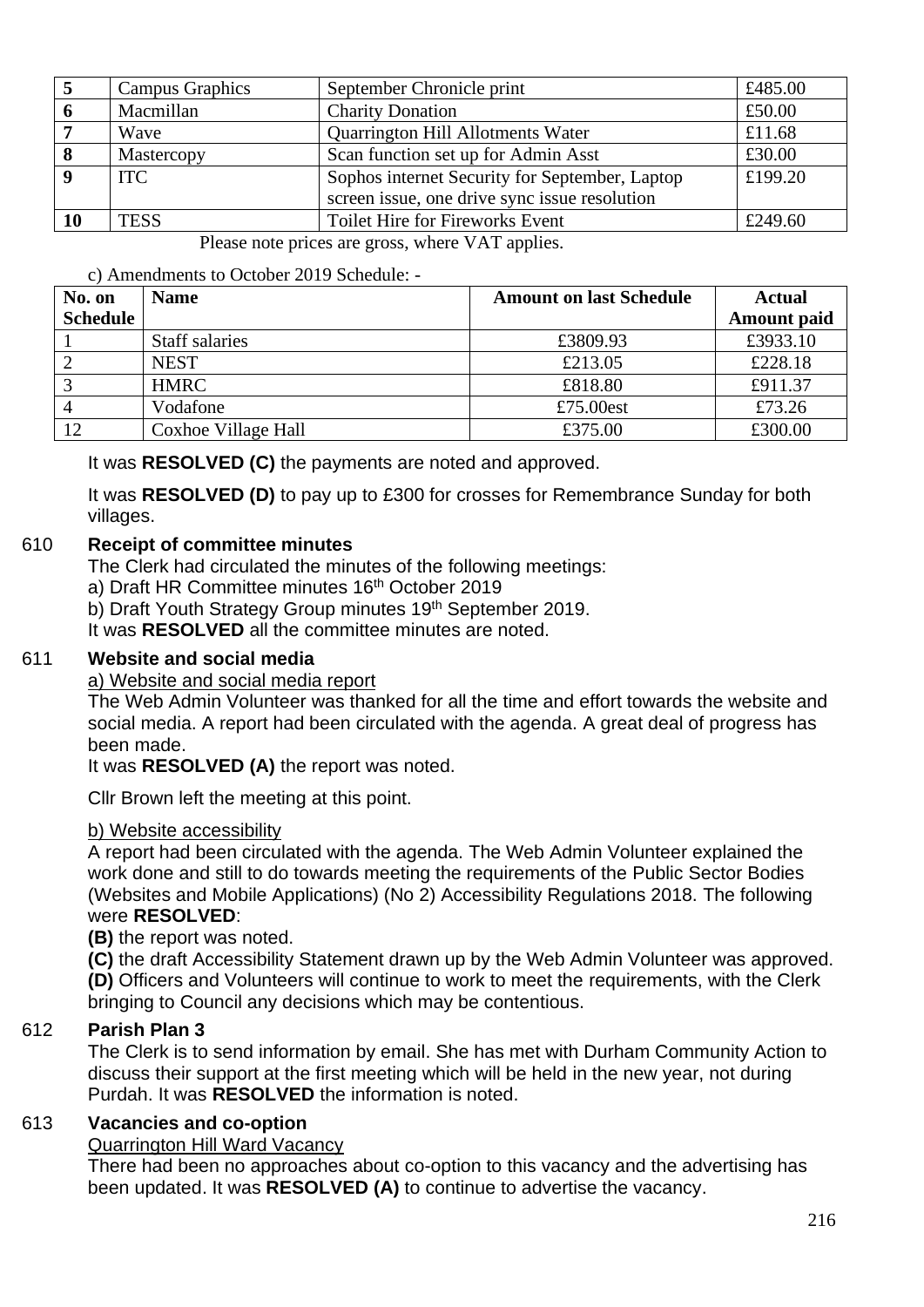### Coxhoe Ward Vacancy

The Clerk advised that following B Hepplewhite's resignation the Notice of Vacancy from the County Council runs until 8th November. It was **RESOLVED (B)** if no election is called the Clerk will advertise the vacancy for co-option.

### 614 **Purdah**

The Clerk advised she will be distributing information about Purdah due to the planned election. Councils must not promote any political views. **RESOLVED** the information is noted.

# 615 **Requests for financial assistance**

Details had been circulated with the agenda. Coxhoe United

It was **RESOLVED (A)** the request for £200 is approved.

Quarrington Hill Runners

It was **RESOLVED (B)** the request for £200 is approved.

# 616 **Clerk's Report**

VIa) Fireworks Display

Discussion took place about the display on 5<sup>th</sup> November. The Clerk thanked staff members and their families, Councillors and friends and family, Village Hall staff and the youth club team. The park and field were discussed.

**RESOLVED (A)** the Clerk to arrange a full review of the event for Councillors to consider. IXs) Telegraph Pole Quarrington Hill

It was **RESOLVED (B)** the Clerk to request removal of the telegraph pole on the green at Quarrington Hill.

IXt) Cornforth Lane lampposts

The Clerk advised that the County Council will allow the Parish Council to continue to place hanging baskets on three lampposts on Cornforth Lane without testing for three years after they are replaced. It was **RESOLVED (C)** to note the information.

### IXw) Christmas Tree

A resident has offered a tree from their garden which may be suitable as a Christmas tree for the green. This may result in a small saving for the Parish Council. It was **RESOLVED (D)** to delegate authority to the Clerk to decide with the contractor whether this tree is suitable or not, and to make the appropriate arrangements for a tree.

# **RESOLVED (E)** the Clerk's Report is noted.

At 8.30pm the Chair requested members' agreement, as per Standing Order 3(v), to extend the meeting beyond the standard 2-hour period. **RESOLVED (F)** that Standing Order 3(v) be invoked and the meeting continue.

# 617 **Youth Provision**

#### Youth Worker Report

The Senior Youth Worker had submitted a report which was sent with the agenda. It was **RESOLVED** the report is received and noted.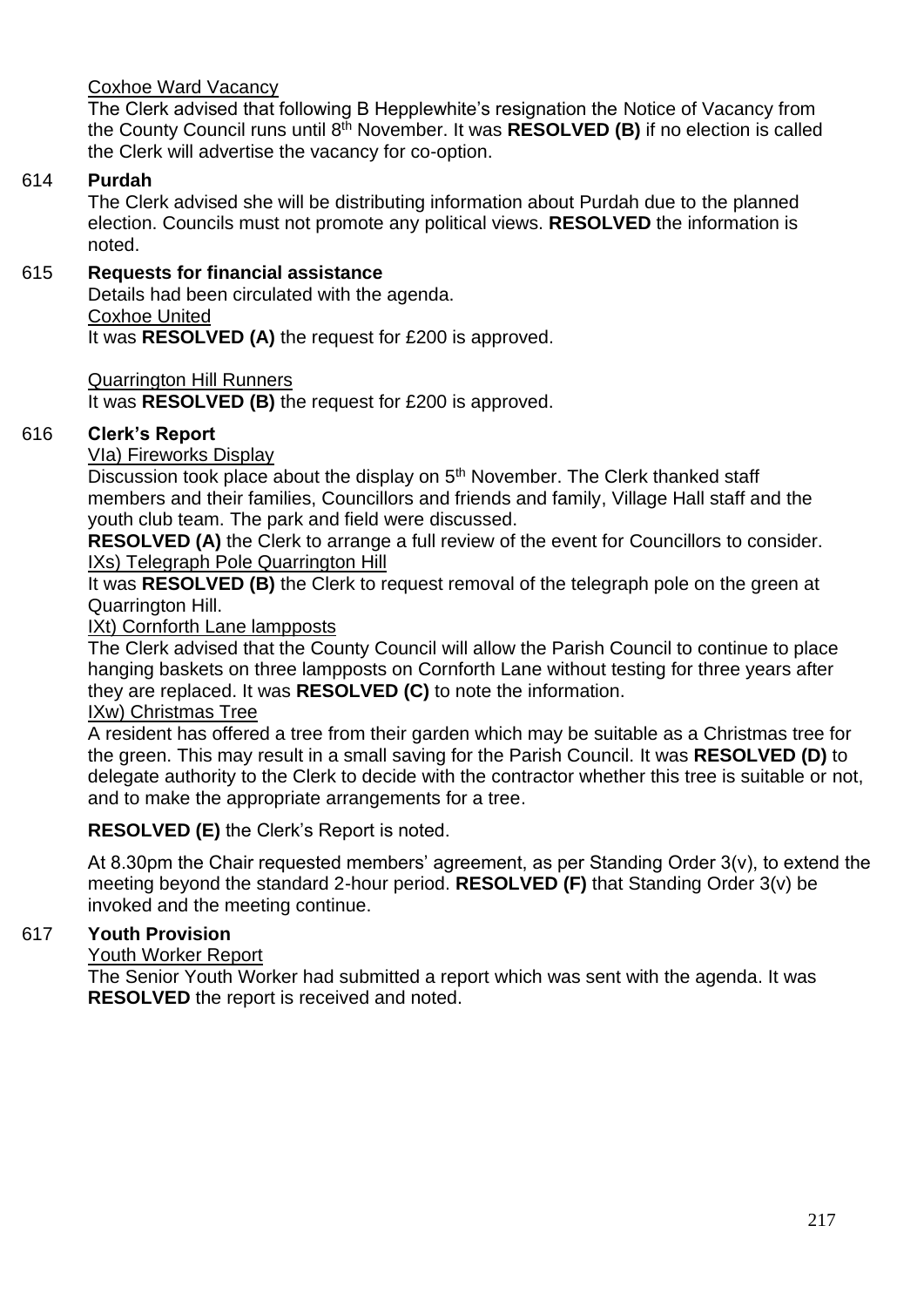# 618 **Planning & correspondence report**

**Planning Requests**

| <b>Application</b><br><b>Number</b> | <b>Applicant</b>                                                | <b>Location</b>                                           | Proposal                                                                                                                                | <b>Electoral</b><br>Ward<br>and<br><b>Parish</b> | <b>Case Officer</b><br>and<br><b>Expected</b><br><b>Decision</b><br>Level |
|-------------------------------------|-----------------------------------------------------------------|-----------------------------------------------------------|-----------------------------------------------------------------------------------------------------------------------------------------|--------------------------------------------------|---------------------------------------------------------------------------|
| DM/19/03083/<br><b>FPA</b>          | Mr & Mrs<br>Kinson                                              | 5 Prospect<br>Place<br>Coxhoe<br>Durham<br>DH6 4LA        | Erection of two-<br>storey extension at<br>rear of dwelling and<br>conversion of garage<br>to habitable<br>accommodation/store<br>area. | Coxhoe<br>Coxhoe                                 | Lisa Morina<br>Delegated                                                  |
| DM/19/03204/<br><b>FPA</b>          | Mr Sean<br>Johnston                                             | 12<br>Applegarth<br>Coxhoe<br>Durham<br>DH6 4SL           | Erection of part<br>single-storey/part<br>two-storey extension<br>at front, side and rear<br>of dwelling.                               | Coxhoe<br>Coxhoe                                 | Lisa Morina<br>Delegated                                                  |
| DM/19/03258/<br>AD                  | <b>Barratt</b><br>David<br>Wilson<br>Homes<br><b>North East</b> | Corner Of<br>Station<br>Road/<br>A177<br>Coxhoe<br>Durham | Display of temporary<br>sales 'v'<br>advertisement board<br>to advertise housing<br>development.                                        | Coxhoe<br>Coxhoe                                 | Lisa Morina<br>Delegated                                                  |

a) DM/19/03083/FPA 5 Prospect Place DH6 4LA

**RESOLVED (A)** to note the application.

b) DM/19/03204/FPA 12 Applegarth DH6 4SL

**RESOLVED (B)** to note the application.

c) DM/19/03258/AD Corner Of Station Road/ A177 Coxhoe

**RESOLVED (C)** to note the application.

d) Approved/Withheld/Refused decisions

There were no decisions under this item.

Cllr Dunn said that planning application DM/19/01781/OUT for Garage And Yard To The Rear Of 1 To 2 Linden Terrace has been called into the County Council's Planning Committee. It was **RESOLVED (D)** that a representative should attend to speak if possible, to be arranged by the Chair or Clerk.

|    | <b>Received From</b> | Summary                                                              |
|----|----------------------|----------------------------------------------------------------------|
| 1  | lan Forster          | CPC Website and Social Media Report September 2019                   |
| 12 | <b>CDALC</b>         | Public consultation public events - Stroke Rehabilitation and Ward 6 |
| 3  | Cllr Jan Blakey      | Old Quarrington Enforcement Complaint - Outcome                      |
| 14 | <b>CDALC</b>         | ATM provision in rural areas                                         |
| 15 | <b>CDALC</b>         | Planning Training Session                                            |
| 6  | Came and Company     | Intra-group reorganisation affecting Came & Company                  |
| 17 | <b>CDALC</b>         | NHS Roadshows October 2019                                           |
| 8  | Cllr Jan Blakey      | Demolition Notice - Linden Grove Garages, Coxhoe                     |

#### **Correspondence Received**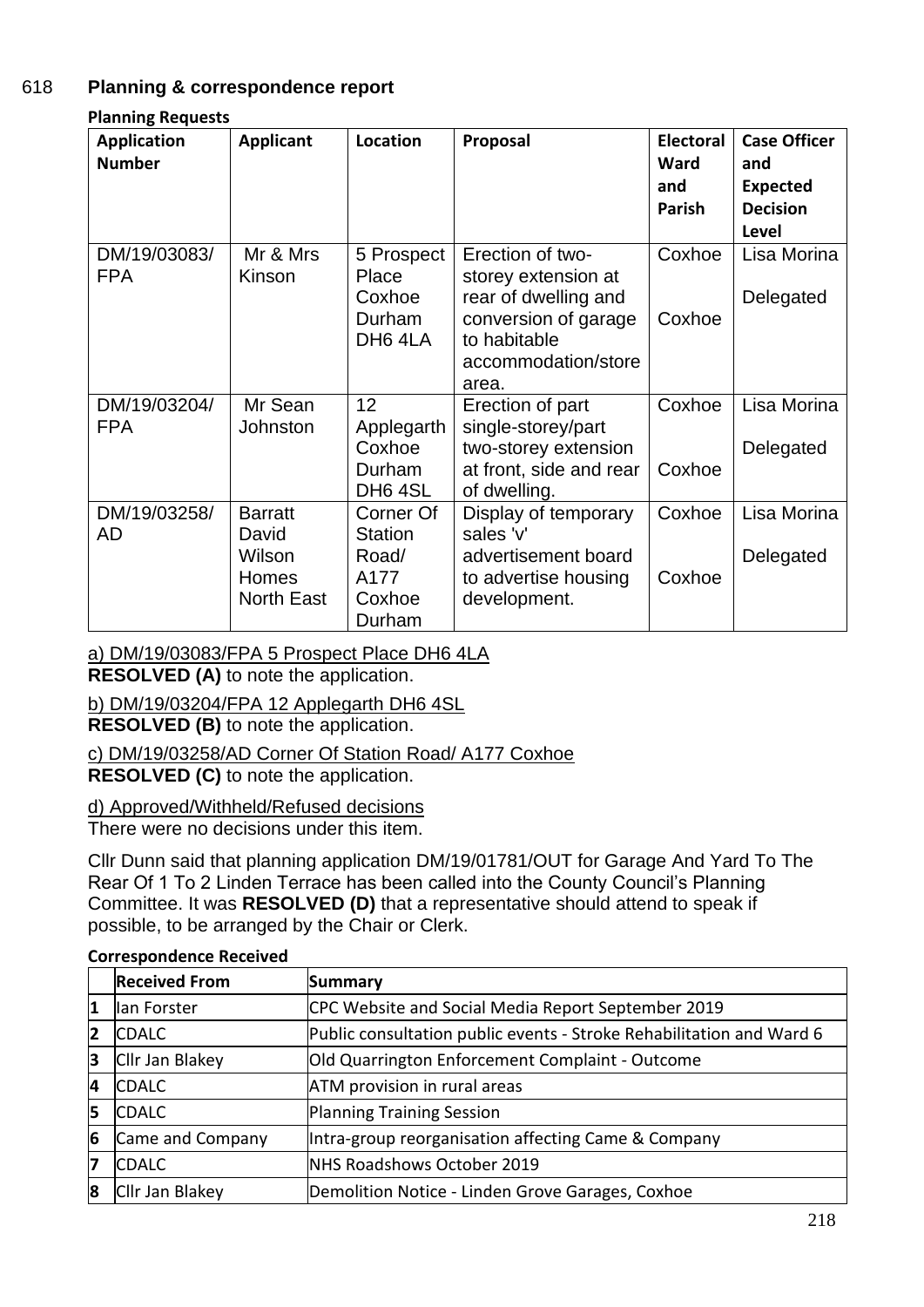| 19 | NHS North of England                       | County Durham and Tees Valley Clinical Commissioning Groups |
|----|--------------------------------------------|-------------------------------------------------------------|
|    | Commissioning Support confirm merger plans |                                                             |
|    | <b>Unit</b>                                |                                                             |
|    | 10 CDALC                                   | Heritage Preservation                                       |
|    | $11$ CDALC                                 | Royal Garden Parties 2020                                   |

### Members **RESOLVED (E)** the correspondence is received and noted.

#### **Bulletins received**

|                | <b>Received From</b> | Summary                                 |
|----------------|----------------------|-----------------------------------------|
| 1              | <b>NALC</b>          | NALC Chief executive's bulletin         |
| $\overline{2}$ | <b>NALC</b>          | Chief executive's bulletin              |
| 3              | <b>NALC</b>          | Deadline for elections survey extended! |
| 4              | <b>NALC</b>          | Chief executive's bulletin              |
| 15             | <b>NALC</b>          | Chief executive's bulletin              |
| 6              | <b>CPRE</b>          | NE Newsletter, Autumn 2019              |
| 17             | <b>NALC</b>          | Chief Executive Bulletin                |

Members **RESOLVED (F)** the bulletins are received and noted.

# 619 **Community reports**

Quarrington Hill Community Centre Cllr Pounder had sent a report. **RESOLVED (A)** the report is noted. Coxhoe Village Hall No report. Active Life in Coxhoe No report. Coxhoe History Group

Cllr Dunn said the group has its touch screen display ready. It was **RESOLVED (B)** Cllr Dunn to contact the Village Hall Association and the History Group about agreeing the location.

Under Standing Order 10a(vi) it was **RESOLVED (C)** to move forward agenda item 21 (Human Resources) to this point in the agenda.

# **Exclusions of the Press and Public**

At this point of the agenda all members of the press and the public were asked to leave the meeting room due to an item classified as being of a confidential nature in accordance with section 1(2) of the Public Bodies (Admission to Meetings) Act 1960. Everyone except the Councillors and the Clerk left the room.

# 620 **Human Resources**

The Clerk had circulated a report with the agenda. Cllr Dunn advised that the Administration Assistant has resigned from her post with the Parish Council and will be leaving at the end of November.

# The following were **RESOLVED**:

**(A)** the report is noted.

**(B)** the Clerk to bring recommendations to the Council in December for a structure for the Council, job descriptions and requirements of posts to meet the Council's needs and ensuring the workload is reviewed.

**(C)** authority is delegated to the Clerk, Chair and Vice Chair to engage temporary staff if required to assist with administrative tasks.

**(D)** the Clerk is to apply for a credit card with the current supplier; purchase orders to be completed by the Clerk and authorised by the Chair, as per a discussion the Clerk held with the Internal Auditor, until a new Assistant is set up with a card.